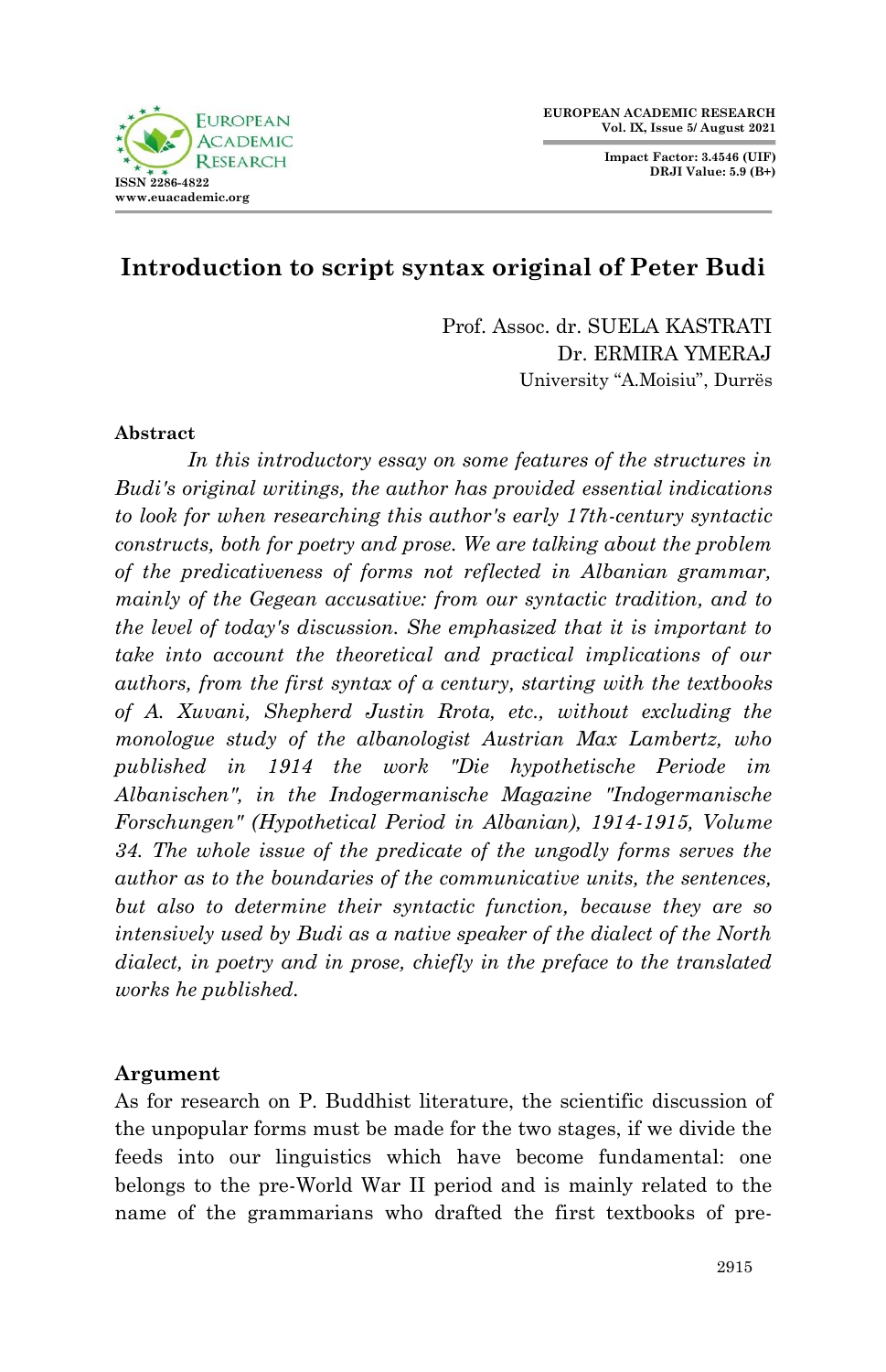#### Suela Kastrati, Ermira Ymeraj– **O Introduction to script syntax original of Peter Budi**

university education, in which self-taught verbal forms (as they may be called) are known as predicative; for example: *It was said tajavet, get out / How about the straw tower; Or: O brave son Tahir / What have you done to the goldsmith's arms? / I hung them under the olive tree / to release roots all over Ulcinj.* (where the conditional relations in the first phrase and the intentional in the second are constructed by means of the gege "with" and "wither" geges - compare: *as if there were, in order to release them*); the other period occupies the time, up to the present day, when in our books of Albanian language and in high school programs, these forms are mostly classified among the second limbs, except where there is a reference word for them, for For example, in the following verses, all the unpopular forms: the two partial and the two partial Geges, in the Albanian Grammar (otherwise, of the Academy of Sciences of Albania) in the analysis of functional limb, fall into the second syntactic category. : two way circumstances and two purpose circumstances: *How did my bread turn out? / Without baking or pasting / Don't eat, don't try.***<sup>1</sup>** Whereas in the passage of an erotic song recorded by Kasem Taipi, in the collection "Zana Popullore", the unpretentious form of the 4th verse is provided with the predator, from which there is a name for the main function:

> *My eyes don't rest, / as a water pump, as a water source, / anytime they go, / my dad is tormented. "*

Or from our national Epos of the Nation's Visits, compiled by Kurti's Palaj, we found:

> "Muji said: / - if this dream doesn't show anything, / I will never believe in dreams; "

the unexplained negative form of "do not belittle" behaves like the predicate of the second verse, having the noun "this dream", while the other form of "I do not believe" is taken as a second limb, while its subject, for native speakers of Albanian are clearly distinguished from the auxiliary verb "have" - the first / singular self. In popular creativity there are often cases where the denial of the predicativeness of unpolished forms, such as that of the Gegian

1

<sup>1</sup> Same, Ibit, p. 117.

**EUROPEAN ACADEMIC RESEARCH - Vol. IX, Issue 5 / August 2021**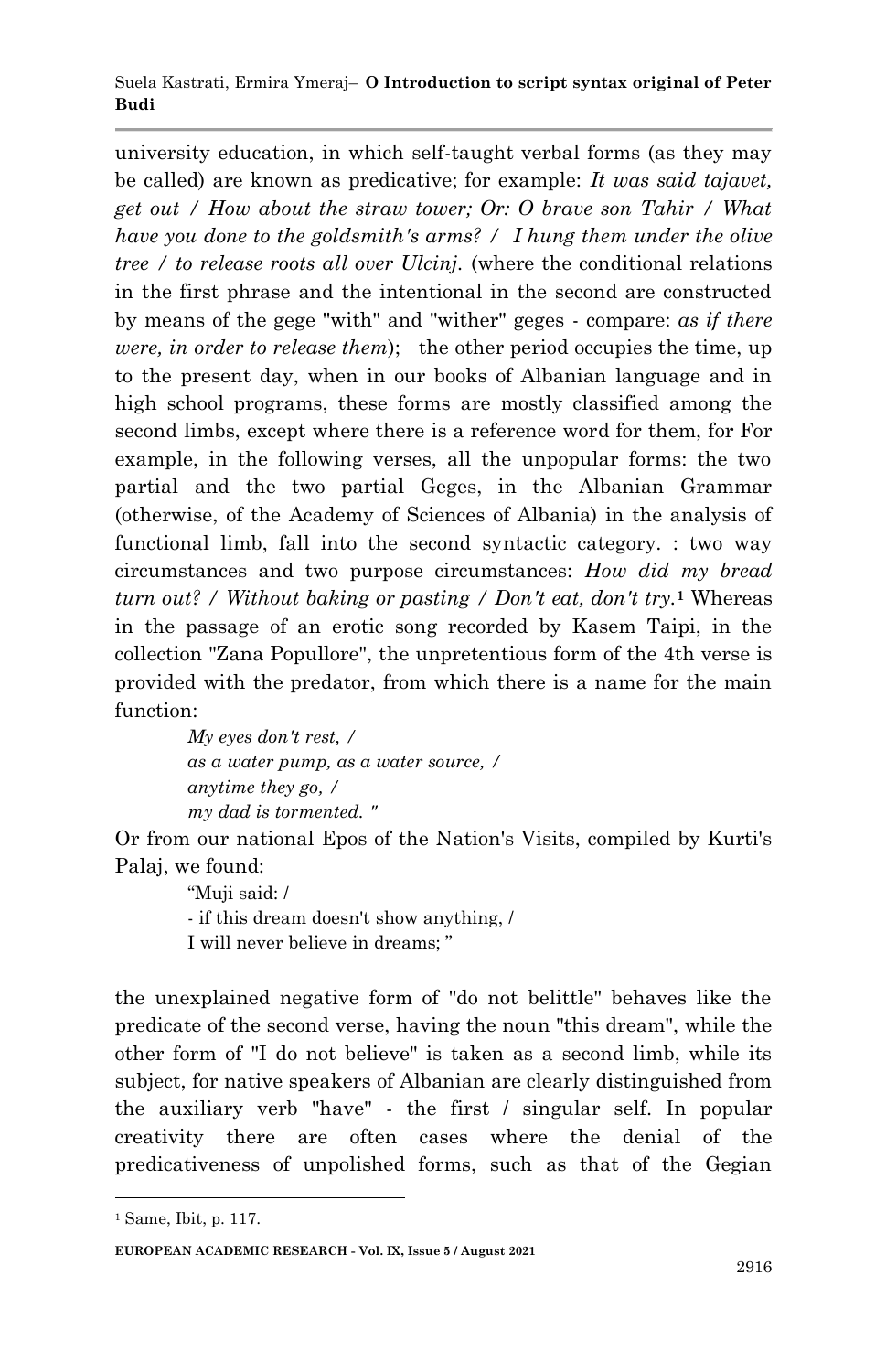accursor, comes across as complicated and difficult to interpret, as in the following case: "*The Rifle of Rage is making a noise\ When they shoot you, they kill you,"* **<sup>2</sup>** - where speaking without the "decadent" self, only circumstantial purpose cannot be in any way; in the simplest sense, it relates to the subject-subject (SN) "rifle rifle - the subject of the driving sentence in this phrase.

Max Lambertzi, among other things, deals with the formation of conditional sentences with the gege syllables ("with me ..., with that ..."), relying on the little literature that was in circulation in his day, such as singing books published by the "Knowledge" Society of Vienna, the works of Christoforidh and the journalism of the Koran. In other cases addressing this argument, he has also used folklore collected by Prennush, Fishti's poetry, and articles by the Albanian diaspora press, such as Konica's "Albania" magazine, without omitting Bogdani's basic works Kamarda , Naim, Sami, Meyri, Pedersen, Gjergj Pekmez, Sotir Gurras and others. After 6 years, in 1922, when other Albanian syntax textbooks were designed and published by albanologist Alexander Xhuvani, a textbook on secondary education, which he also reprinted in 1938, where our linguist takes steps forward in dealing not only of the passages we are talking about, but it also categorically delivers sentence terminology; thus, in presenting the keyword sentences he knows us by dividing them into two groups: a. in sentences that are constructed in the unambiguous way and which are called impersonal sentences and b. sentences constructed in other ways, called spoken sentences. Eg: *You should / should protect the poor. Who dwells well, finds good. She / he should speak well, or not at all*. With this logic, the author goes for the object sentence, when using such examples: I plan a trip this summer. The good does not know how to do bad. Xhuvani has also preserved this division into spoken sentences and non-spoken sentences for periods of time, locally, causally, and intentionally, concretized with examples of predicative in the form of geges. The phenomenon we are discussing is related to Ilia Dilo Sheperi's "Grammar and Syndication of the Albanian Language" (Especially for Grammar Schools), where the well-known Albanian education activist deals first with constitutional relations through the gege: were wise, you had a lot to

1

<sup>2</sup> Vincens, P., Visari Komtaar, *Kangë popullore gegnishte*, Sarajevo, 1911, Druck und Verlag von Daniel A. Kajon, p. 52.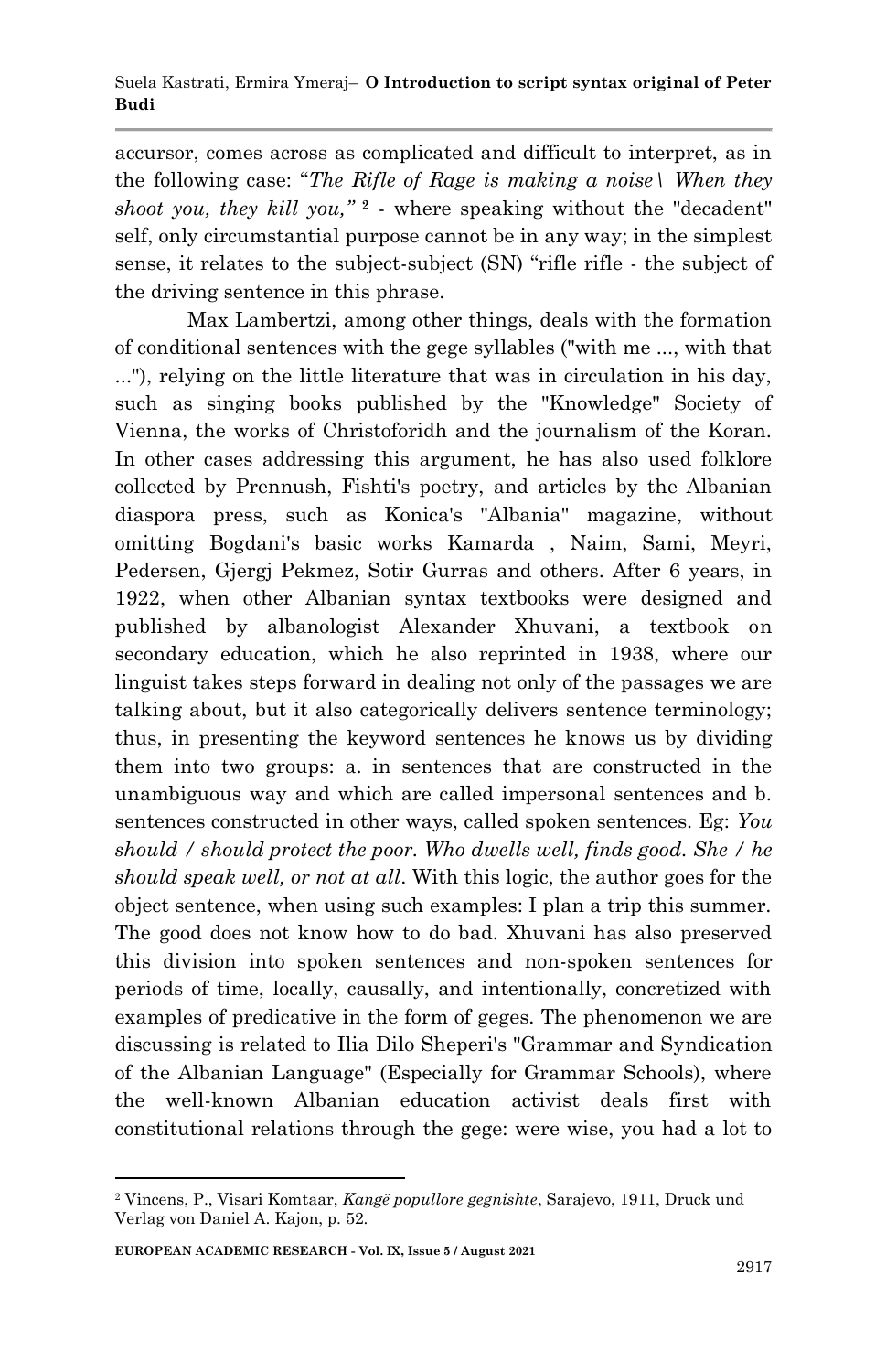gain, / you gave me the word, you have to keep it. At the same time, he points out that "the dialect uses the connective mode instead of the paschal."**<sup>3</sup>** Këtu Sheperi jep mendimin se për ndërtimin e fjalive qëllimore, mund të përdoren të dyja trajtat dialektore, si: Përgatitet *për të shkuar* (ose për me shkue) Vete *të punojë* (ose me punue).**<sup>4</sup>** Broadly speaking, the gege paschor in predicate functions is witnessed by the linguist Justin Rrota, in the famous work "Albanian Syntax", in 1942, to express subject sentences, object sentences, and many proverbial sentences, equipped with so many natural examples of the Albanian language, such as: *It is never good, with a mouth to the fore, Who does not speak, does not speak, Swallows come back to us as soon as spring comes*, *Edhe të më kishesh pvetë, un lanë me shkue nuk të kishem.* (*Think ahead so you don't regret back,*) *etc.* 

In his work, the linguist Kostaq Cipo, 1952, analyzes dependent sentences without identifying the unit of the period as a separate loop, p. 86 and, in presenting the predicate constituents of the phrase, completely excludes the use of the gege syllable in the expression of predicates; for the unprocessed sentences, he gives examples only with the verb "to + part", which is also of today's standard. The last text we have reviewed is the book "Grammar of the Albanian Language", Part Two - Syntax - Textbook for Elementary and Secondary Schools, compiled by prof. Mahir Domi in 1954, but published as a textbook in 1957. We think this textbook closes a phase of our syntactic studies, to continue with a higher level of scientific elaboration of not only syntactic functional categories, but even of the constituents of the period, without skipping an elaborate and quite unified terminology. Knowledge of the period is given by p. 131 - 215, and throughout this division, the author pays particular attention to the predicativeness of unpolished forms. In  $& 2$  of p. 132, the author has noted the note that applies to all sentence sentences, both in conjunction with parataxis and in hypotaxis, especially:

> "Verbs of a period sentence can be either one of the ways they have their own number (such as the signifying, conjunctive, injunctive, conditional, optional, habitual) and then they are called elaborate sentences, either in one of the ways they have the same form for all of them, both in the singular and in the plural, (such as the prepositional, partial, conjunctive modes) and are sometimes called

<sup>1</sup> <sup>3</sup> Same**,** Ibit, p. 167.

<sup>4</sup> Ibit, p. 174.

**EUROPEAN ACADEMIC RESEARCH - Vol. IX, Issue 5 / August 2021**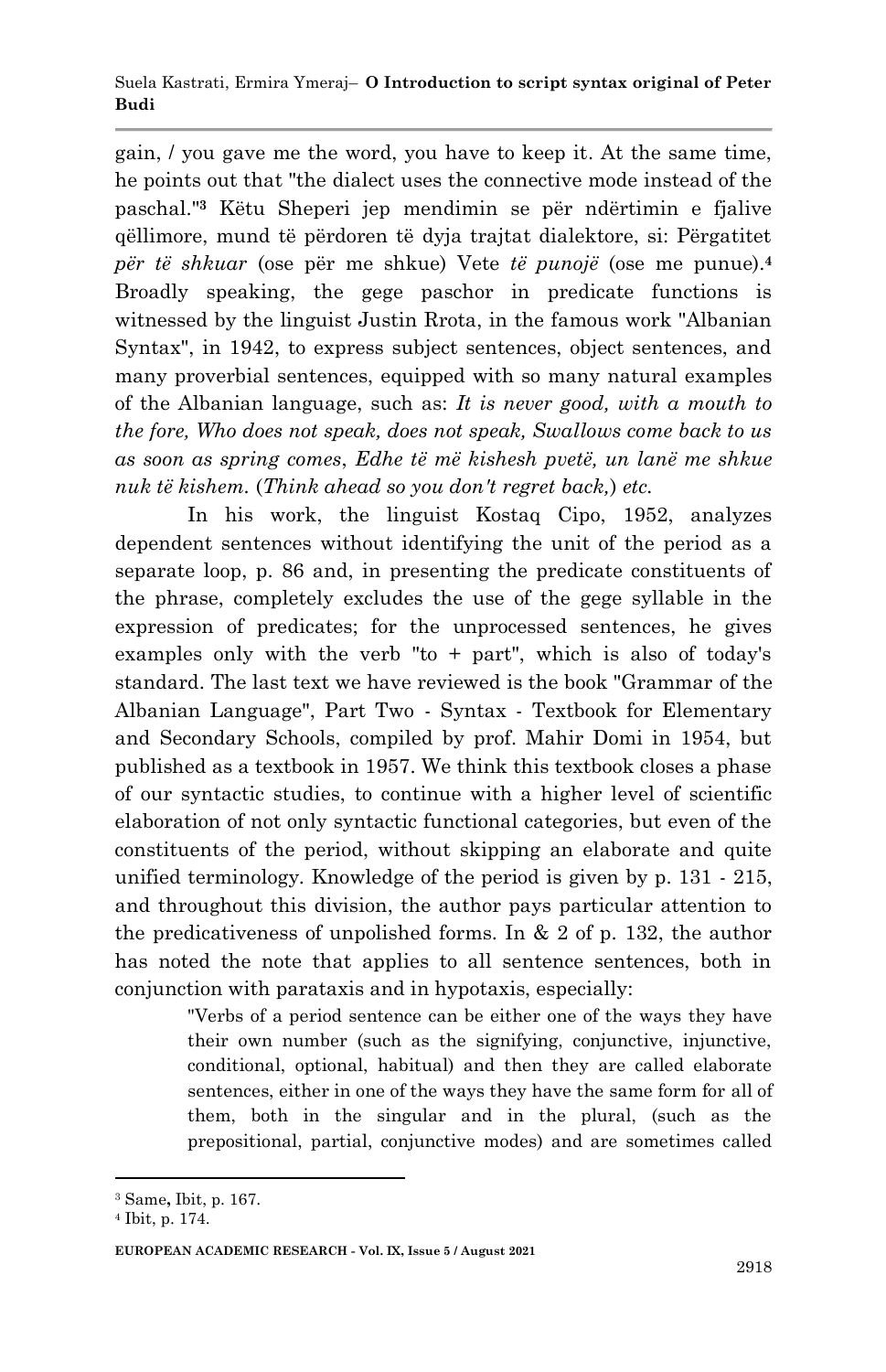unprocessed sentences. We take the verbs of the transcendental, partial, and conjunctive ways as predicate words, as separate sentences, when we can turn them into elaborate sentences. For example*, I'll go shopping to buy cherries* (*= to buy cherries). Going down the road* (*= as I was going down the road*)*, I saw your brother.*

These verbs can sometimes also be taken as part of a sentence (noun, adverb, complement) rather than as a separate sentence, especially when they are not accompanied by other words, other parts of the sentence. For example, in the period: *not in a hurry* - we can take the accusative as a verb. "

In addition to this very important scientific data, for many subordinate sentences, the author has treated separately the use as predicates of all unexplained forms, as in definitive, temporal, conjunctive, intentional, modal, derivative, conditional sentences. and permutations, in which the gege-like transverse form occupies a special place. In other works, compiled in the years to come, there have been revisions, new attitudes of linguists and scholars to the problem of prediction, expressed in unpublished forms, while in Albanian Normative Grammar, AAF publication, part II, 1997 , the group of drafting authors has held the following position:

> *"The contentious issue with unequal solutions is in the syntax the value of constructions with unpolished verbal forms, such as: escalator, pascal, participle. (See also the "whistleblower" chapter). These forms do not have grammatically expressed categories of self, number, manner and time, so there have been and are different attitudes regarding their ability to be predicate, word-organizing centers. Postmodern constructions, some conjunctive constructions, sometimes some conjunctive constructions, in some languages grammar are taken as a kind of dependent sentence. So has our earlier grammatical tradition, in which they are called "unpolished hanging sentences". But since they do not possess the category of modality, the main feature of predicates in many constructional grammars is that they are denied the value of the sentence and are taken as limb sentence and limb sentence. Occasionally they are treated differently according to specific cases and conditions: in certain cases they are taken as sentences, in other cases as limbs. "*

It has to be said that these constructions, as the case may be, are inclined at times from the limb, sometimes from the sentence. They most often come out as limbs as sentences, may be enlarged as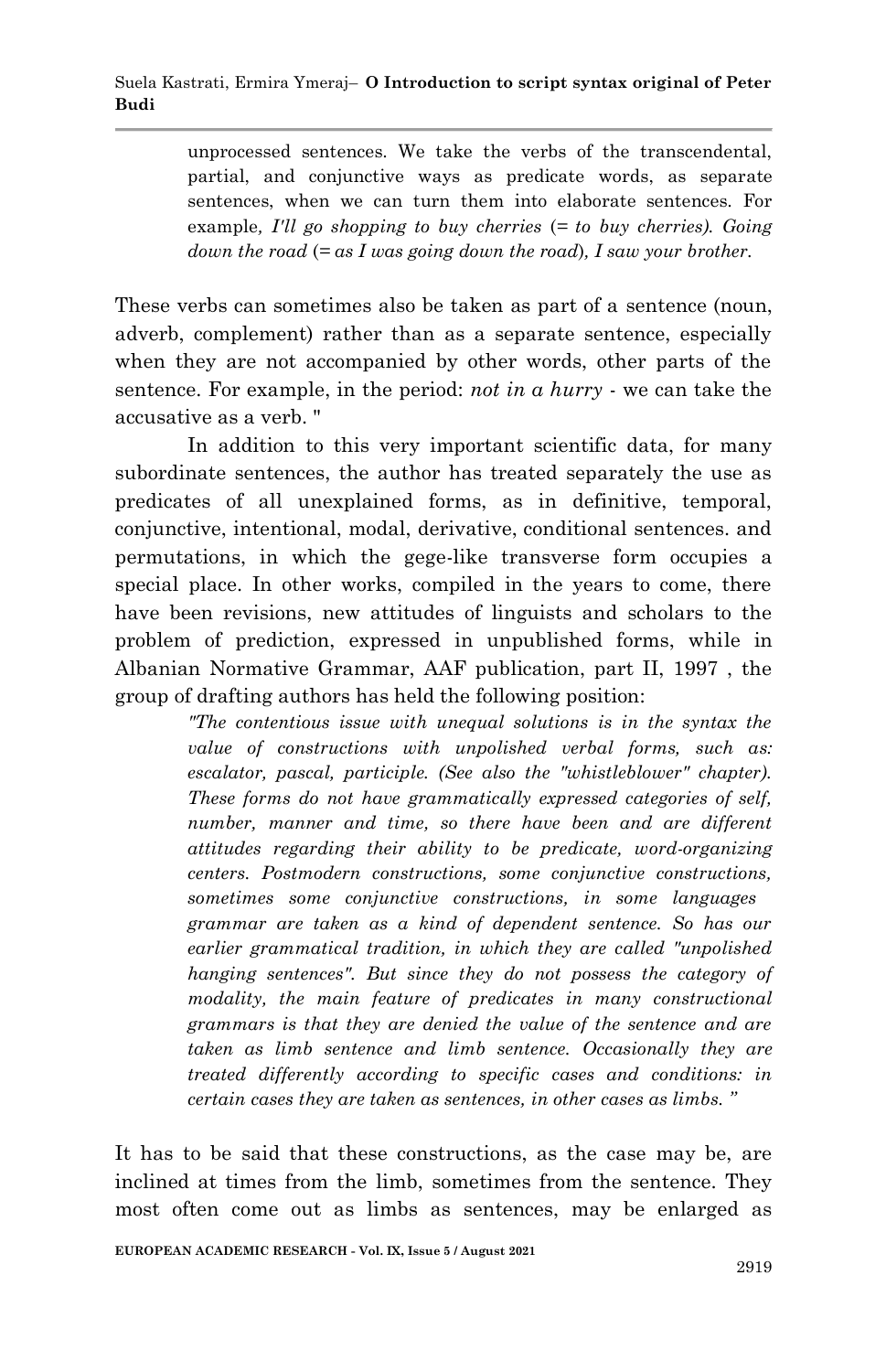opposed to circumstantial, and may sometimes have pronouns other than those of the directional verbs. They are usually joined directly, but sometimes also with connecting words or with links. Occasionally they are functionally equivalent to the verbs in the conjunctive verbs as predicate, substituted by them, thus functionally synonymous with the various subordinate sentences. it is justified to take them as subordinate sentences. Likewise, with some reserve, when they are sufficiently expandable and replaceable, without difficulty, the various dependent sentences can be taken as synonymous constructions with these sentences and studied alongside them. " In order to close this chronological presentation of the status of the Gegean Paschal, in general, we should point out that our linguistics has had two in-depth monographic works compiled by M. Çeliku and Tafil Kelmendi for nearly 20 years. The first, elaborating more on the structure of the gerund, has not expanded into the role of the Gegian accent, but concludes that the present-day Albanian language has no literal accent, comparable to the accents of other languages and the accent of the working accent. . The same author, in 1999, publishes the special study, "The Syntactic Status of the Unshaped Forms and the Constructions Formed with Them", where, in some way, the author takes a different attitude towards the Gegian accent, while also appreciating the legacy of tradition outlined by many linguists of the first half of the twentieth century and dwelling on this unpretentious form; says Steel: "But there is another type of independent scapegoat. It is about the semicolon that comes out as a function of the subject in the two-sentence sentences. To this scoundrel a whistleblower responds, and she herself is not a predatory center. " Next to Albanian, he also gives models in Russian:

*It is our duty to work well / Rabotat horosho - nasha zadaça.*

M. Çeliku further concludes that today's Albanian literary language has no accursed language like most European languages, as does the northern dialect (Albanian). The Beggar's Passover, which is a literal with the literal meaning, fully comparable in all respects with the other languages, performs over 12 major syntactic functions. *" But the work that agrees and is fully in support of our work (including extensive treatment in the doctoral thesis), is T.Kelmendi's monograph "The Syntactic Functions of Postmodern Constructions in Albanian (According to Folklore)" Just to mention two loops, from Chapter IV, p. 91 "Verbal in vain" - separated by the author with the titles "Verbal in*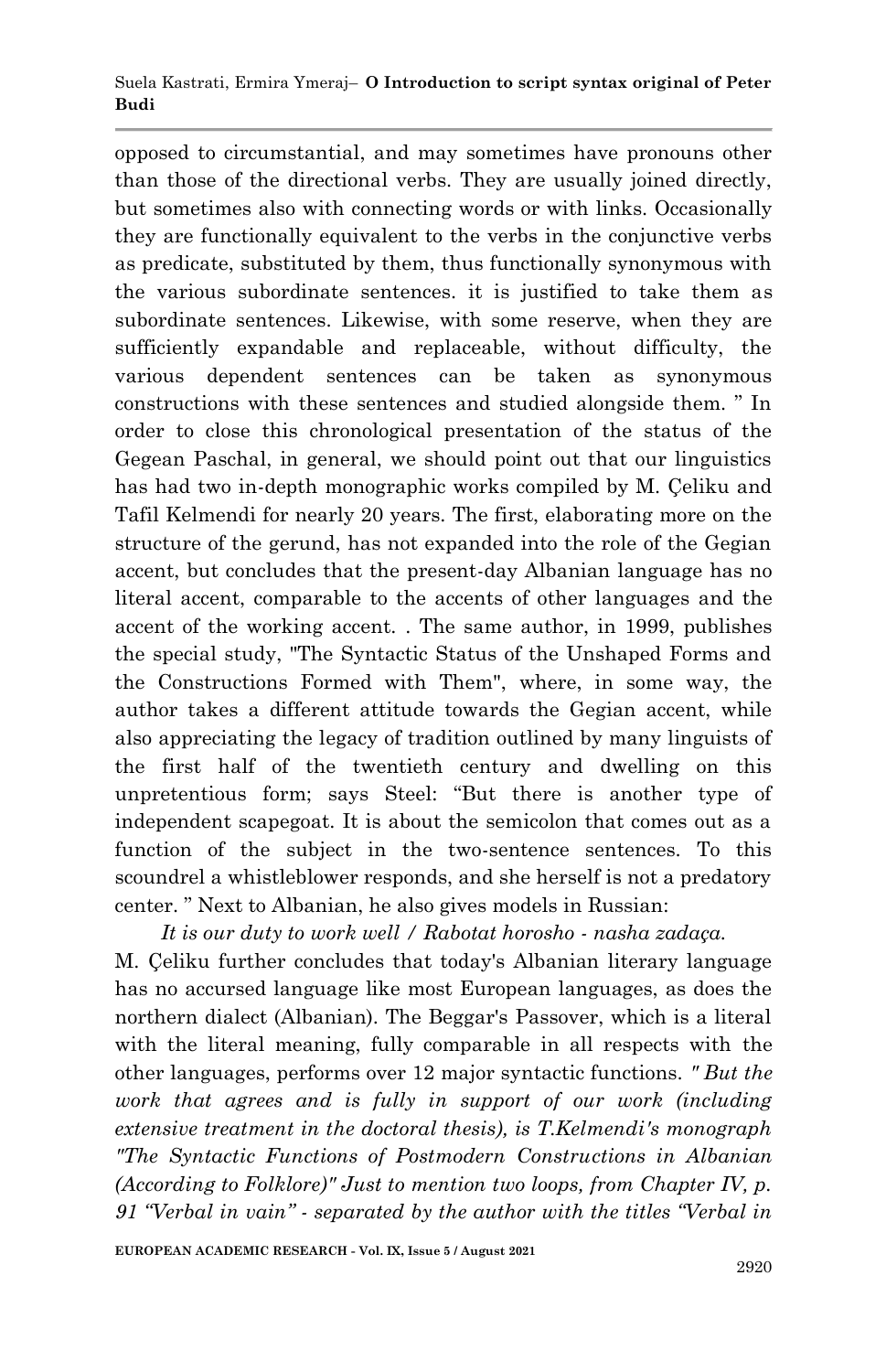*the lexical sense of verbs and verbal locations" and "Verb in the lexical meaning of the verbs in verbal comunicandi"* convinced of the multiplicity of this dialectic of beggars in oral creativity, viewed from the standpoint of folk syntax, the field where the chosen thesis assigned to me also applies. With compelling examples and models, the young linguist Kelmendi has a valuable contribution in the field of Albanian syntax, otherwise, of the national visage in prose and poetry; how about objective, intentional, etc. functions*: Did I tell you not to come before me. They're calling me to go. Po bërtet uki sa munet me ja shlirue kamen prej lisit. I çon fjalë njih arap me dalë me ba bejleg, po ishte plak.* (*Let the king write to us, / We shall surround Shaqir Grishennen*)*.*

At the end of this article let us bring to mind the fact that Martin Camaj, who in 1984, when writing the book "Albanian Grammar", also uses the conjunctive way besides the Gegean postmodern (as he has done in his literary production in prose and poetry), but also the other unpolished forms of predicative value, as in the following examples: *to escape danger is not weakness, but wisdom; to become his master, begs of every young man; saw him going down the road; how could I have fallen into it, for I am a woman, not a man; without dying, let me not forget, the wife left one girl with greed for everyone; it was small, which I could hardly see; without saying one, there are two, etc.*

# **One characterization:**

It seems appropriate to relate the explanation of this lexical phenomenon to an appreciation made by the Kosovar linguist Selman Riza for Buddhist writing in general, unlike the original lectures by which the prominent historian of written Albanian meant: The Preface to the Doctrine of Buddhism. Crested (Dottrina Christiana-1618), with 3-4 pages; 10-page Overview of the Confession (Specvlvm Confessionis - 1621), as well as its 69-page Overview, and the 26-page Roman Ritual Overview (Ritvale Romanvm - 1621). Let us bring the passage of Prof. Riza in full, emphasized by R. Ismail: Especially the two passages, after him, have the character of lectures, not only because they address readers and address topics that are personal issues, rather than pervades "a pathetic intonation and an oratory spirit", the budding quality of Albanian writing. The syntactic indicator we are highlighting, Riza specified: "a budding way of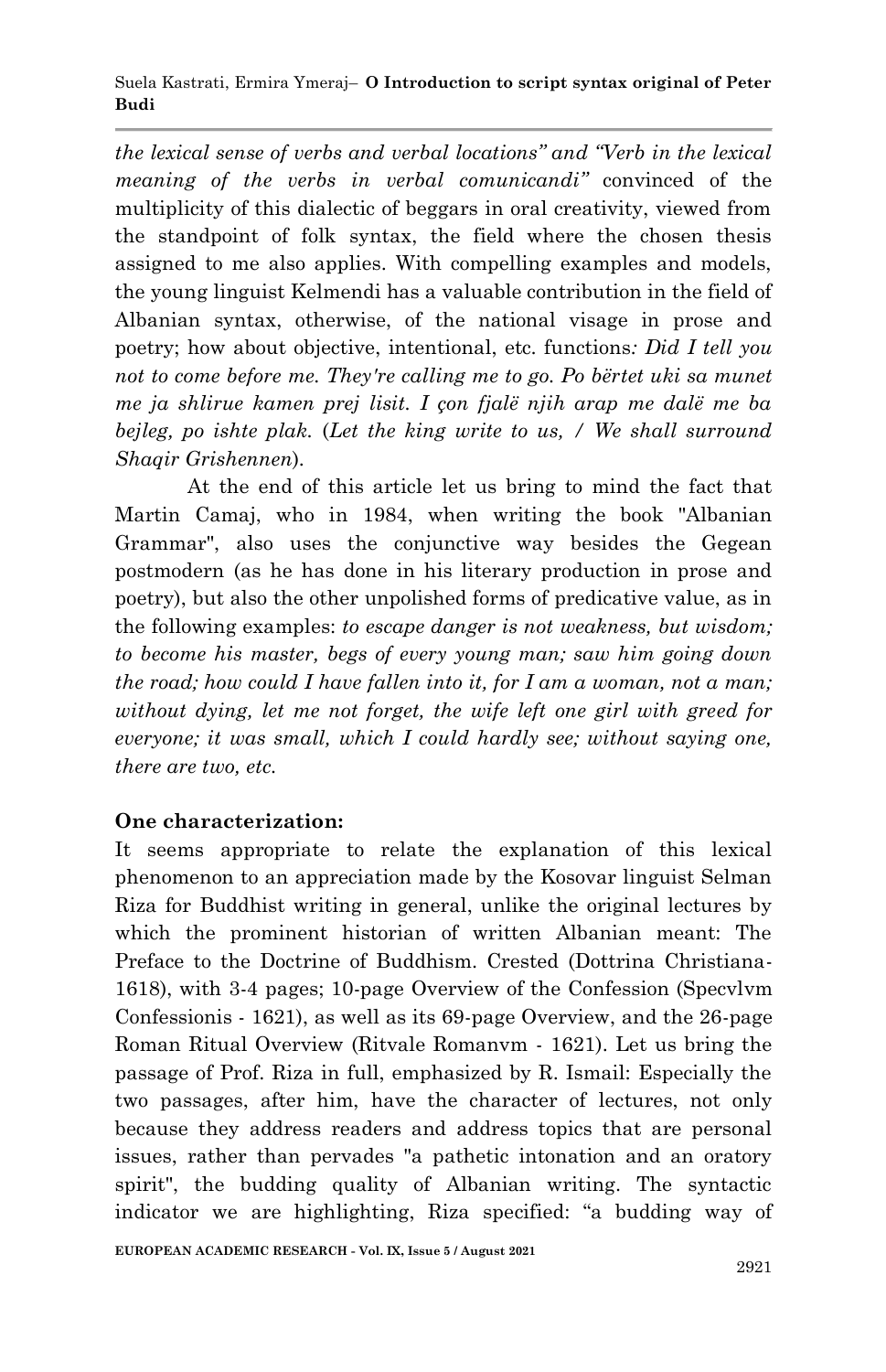writing in Albanian and characterized, first of all, as a pronounced tendency to express it in precisely longer and more rounded periods; with periods, we want to say, where almost every noun is combined with one, two or three qualities more ornamented than shabby, and where almost every syntactic limb is constructed as in quantitative balancing with the corresponding limb at the same time in the intensity-to-limb ratio. ... the Buddhist way of writing in Albanian is characterized primarily by the intention of our author to express himself as an orator.

"In the following, by R. Ismail, we read:" This, according to him (according to S. Riza - my note, S. Kastrati) was related to the way Budi lectured, which should give us an explanation of why such texts have a "character essentially spontaneous of the original lectures. "Based on the laws of oratory, we add that this art of oral or written expression has a very essential feature: the presence of Latinisms and Greeks, understood as words, word classes and paremiological expressions, with which lectures of this style are conveyed.

Budi is convinced that his Arbërers should not waste time in telling vain tales and lies in Albanian, but in this language they should pray to Him through the lauds he has woven. And he writes:

| <b>Gluhe conë</b> i kërshtenë | Po shpëresënë ta venë                  |
|-------------------------------|----------------------------------------|
| Të mos e spexonjë motnë       | N kishë t'shintë tue votë.             |
| Ndë përrallëzë e ndë rrenë,   | E për fë (t) të kërshtenë              |
| E sā kafshë për të nkotë,     | For (t) ta lusë Tënëzotë. <sup>5</sup> |

# **Conclusions**

We needed this introduction for a modest research into the syntactic structures of P. Budi's original writings, because the unpublished forms, namely, the syllable of the beggar, our old author used it so densely, so we had to bring in his theoretical treatment of tradition grammarians regarding this problem.

First, it must be asserted that the ungodly gege form "with speech" expresses some functional, connective and non-syntactic syntactic relationships that have been present to all authors, both before and after Bud.

**EUROPEAN ACADEMIC RESEARCH - Vol. IX, Issue 5 / August 2021**

<sup>1</sup> <sup>5</sup> Pjetër Budi, *Poezi,* Prishtinë, 2006, p. 281, 283.